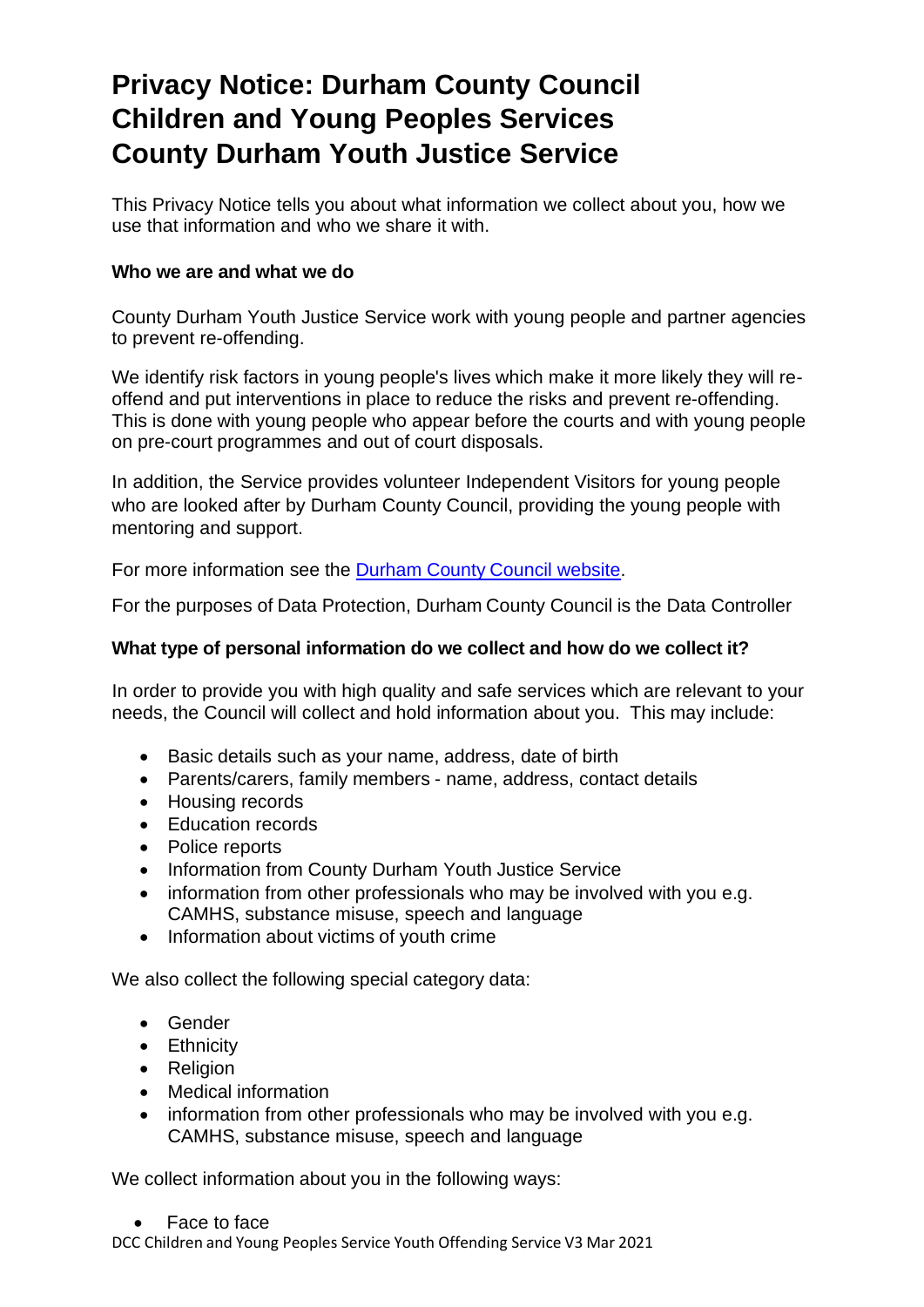- By secure email
- By post
- By telephone

# **What is our lawful basis to obtain and use your personal information?**

To enable us to provide services to you it is necessary for us to use your personal information to help assess your needs and identify the most appropriate services available. To do so we will use the following legal basis for sharing your information:

• Processing is necessary for the performance of a task carried out in the public interest, in the exercise of official authority vested in the controller and prevention of crime.

For special category data which is more sensitive information, we rely on the following:

• Health and Social Care - we use it for the provision of health or social care or treatment or the management of health or social care systems and services

## **What is your personal information used for?**

Your personal information will be used to enable us to give you the best possible care and support. The data will be held in electronic and paper format and will be used for your care, protection and support.

Your information may also be used to provide assurance to the Council about the quality of services provided.

## **Will your personal information be shared?**

Sharing information helps us to provide you with the best interventions and support possible.

We will only share relevant information about you with other services when they are involved in your care and support or where there is a legal basis for doing so. There are a range of professionals who may be involved in providing services to you and where appropriate will be provided with relevant information about you. Agencies we may need to share information with include the following:

- Durham Constabulary
- National Probation Service
- Health Services
- HM Courts & Tribunals Service
- Durham Tees Valley Community Rehabilitation Company Limited
- Education Services
- **SEND Caseworkers**
- Social Care
- Educational Psychologists
- Specialist Inclusion Support staff including specialist teachers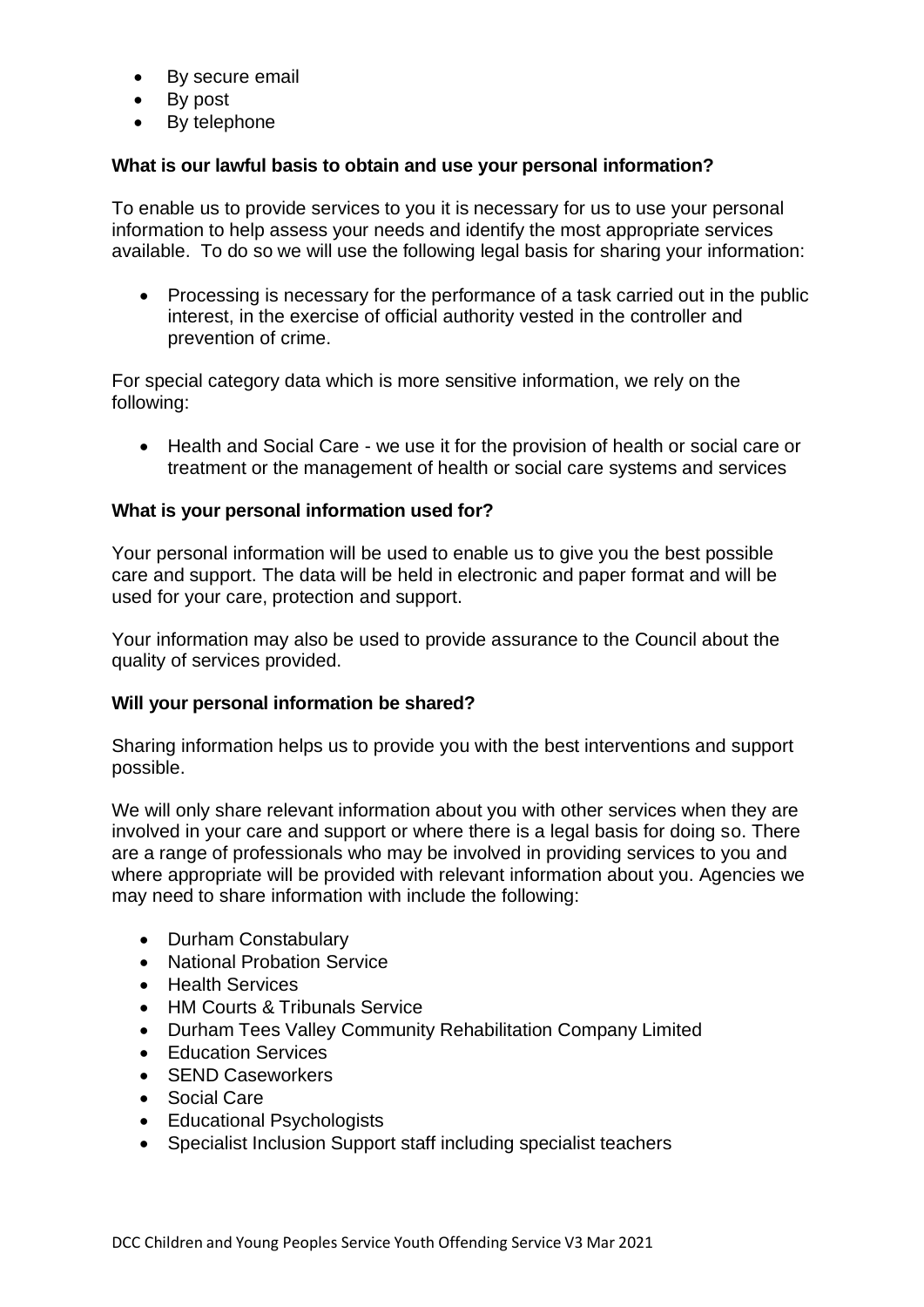There are other times not linked to your care and support where we may need to share your information lawfully. These include:

- Where there is a serious risk of harm to you or to others
- Where there are concerns for the welfare of a child
- For the Prevention or detection of crime
- Where a court order requires us to share information about you

## **How do we keep your information secure?**

The security of your personal information is important to us. The records we keep about you are secure and are confidential within the Council. The Council have a range of procedures, polices and systems to ensure that access to your records are controlled appropriately.

Anyone who receives information from us is also under a legal duty to only use the information for the purposes agreed and keep the information secure and confidential.

## **How long will we keep your personal information?**

We must keep business records of our involvement with you. The type of service you receive will determine how long we have to keep your personal information.

Currently children's records cannot be destroyed due to Government independent inquiries into child abuse. Information will not be destroyed until 6 years after the end of the inquiries or in accordance with our normal retention schedule (whichever is later).

Our [corporate retention guidelines s](http://www.durham.gov.uk/dataprivacy)how how long we keep information for different services. Your records will be retained in accordance with Durham County Councils records retention schedule as follows:

| Type of record                 | <b>Retention Period</b>                                                                                                                                                                                                      |
|--------------------------------|------------------------------------------------------------------------------------------------------------------------------------------------------------------------------------------------------------------------------|
| <b>Parent Case Records</b>     | On completion of parenting order or programme<br>completion                                                                                                                                                                  |
| <b>Prevention Case Records</b> | Following completion of the prevention programme:<br>Reduce non YOT information to basic information<br>holding<br>12 months dispose of all.<br>$\bullet$                                                                    |
|                                | Except where the Young Person is Looked After or<br>subject to Child Protection:<br>Looked after Children - 75 years from date of birth or<br>$\bullet$<br>if dies before age18 for 15 years following the date of<br>death. |
|                                | Subject to Child Protection - 75 years from date of<br>$\bullet$<br>birth (If child dies before 18th birthday, date of death<br>$+6$ years)                                                                                  |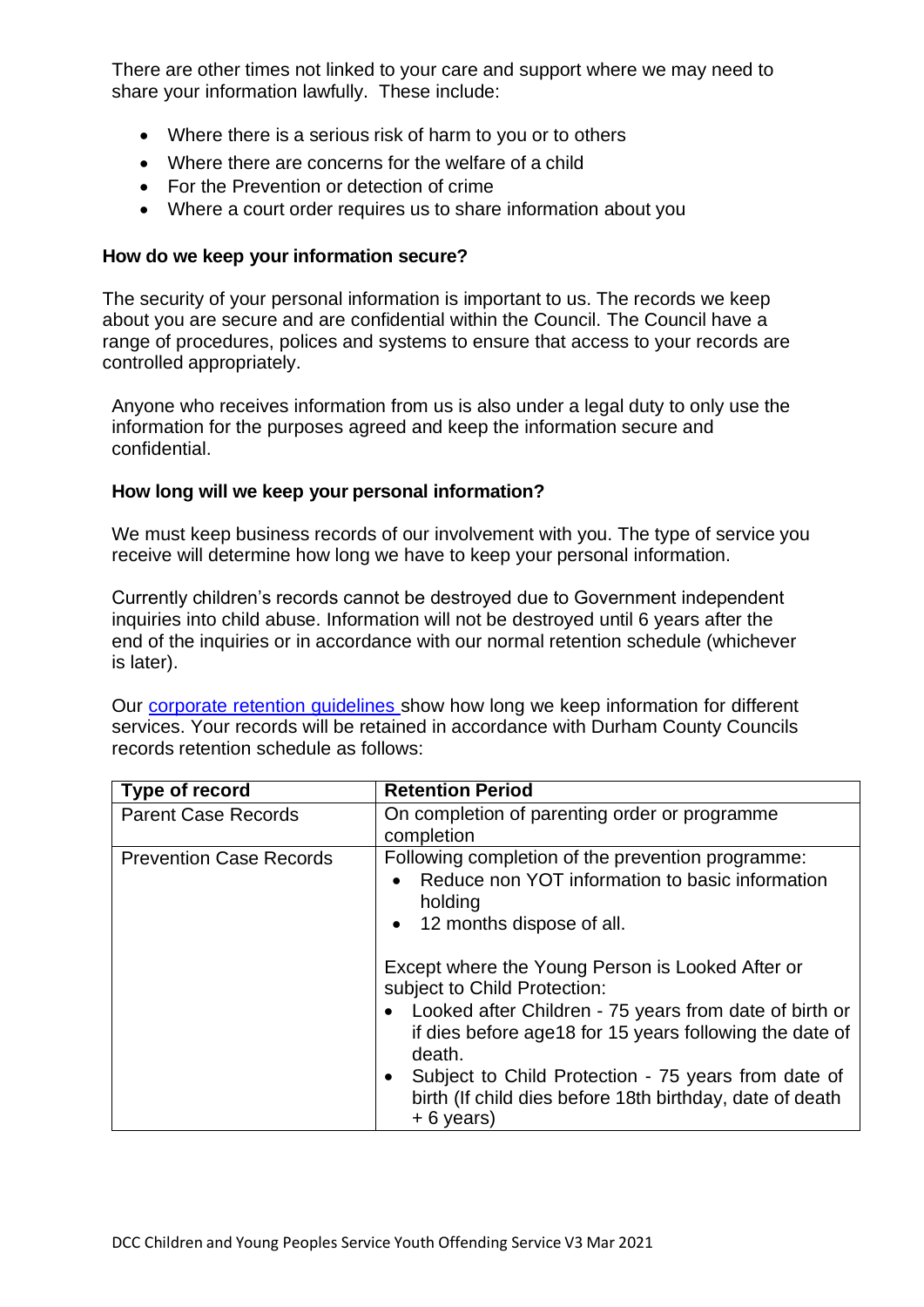| <b>Offender Case Records: Pre</b><br><b>Court Decisions and</b><br><b>Sentences of Courts</b> | Standard retention period is 25 years from birth with the<br>following exceptions:<br>Looked after Children - 75 years from date of birth or<br>$\bullet$<br>if dies before age18 for 15 years following the date of<br>death. |
|-----------------------------------------------------------------------------------------------|--------------------------------------------------------------------------------------------------------------------------------------------------------------------------------------------------------------------------------|
|                                                                                               | Subject to Child Protection - 75 years from date of<br>birth (If child dies before 18th birthday, date of death<br>$+ 6$ years)                                                                                                |
| <b>Victim Case Records</b>                                                                    | On programme completion                                                                                                                                                                                                        |

# **Personal information processed outside of the European Union (EU)**

We do not process your personal data outside of the EU

## **Marketing**

At no time will your information be used or passed to others for marketing or sales purposes, or for any commercial use without your express consent.

## **What are your information rights?**

Your Information Rights are set out in the law. Subject to some legal exceptions, you have the right to:

- request a copy of the personal information the council holds about you
- have any inaccuracies corrected;
- have your personal data erased;
- place a restriction on our processing of your data;
- object to processing;

To exercise your rights, you can apply on line or download an application form from the [DCC website](https://www.durham.gov.uk/article/2213/Data-Protection-Freedom-of-Information) or you can contact the data protection team at [inforights@durham.gov.uk](mailto:inforights@durham.gov.uk)

To learn more about these rights please see the ICO [website.](https://ico.org.uk/for-organisations/guide-to-the-general-data-protection-regulation-gdpr/individual-rights/)

# **Further Information**

Our Data Protection Officer (DPO) provides help and guidance to make sure we apply the best standards to protecting your personal information. If something goes wrong with your personal information, or you have questions about how we process your data, please contact our Data Protection Officer at [DPO@durham.gov.uk](mailto:DPO@durham.gov.uk) or write to:

> DPO Floor 4 Room 143-148, Durham County Council County Hall, Durham County Council DH1 5UF

If we have not been able to deal with your query, you can also contact the